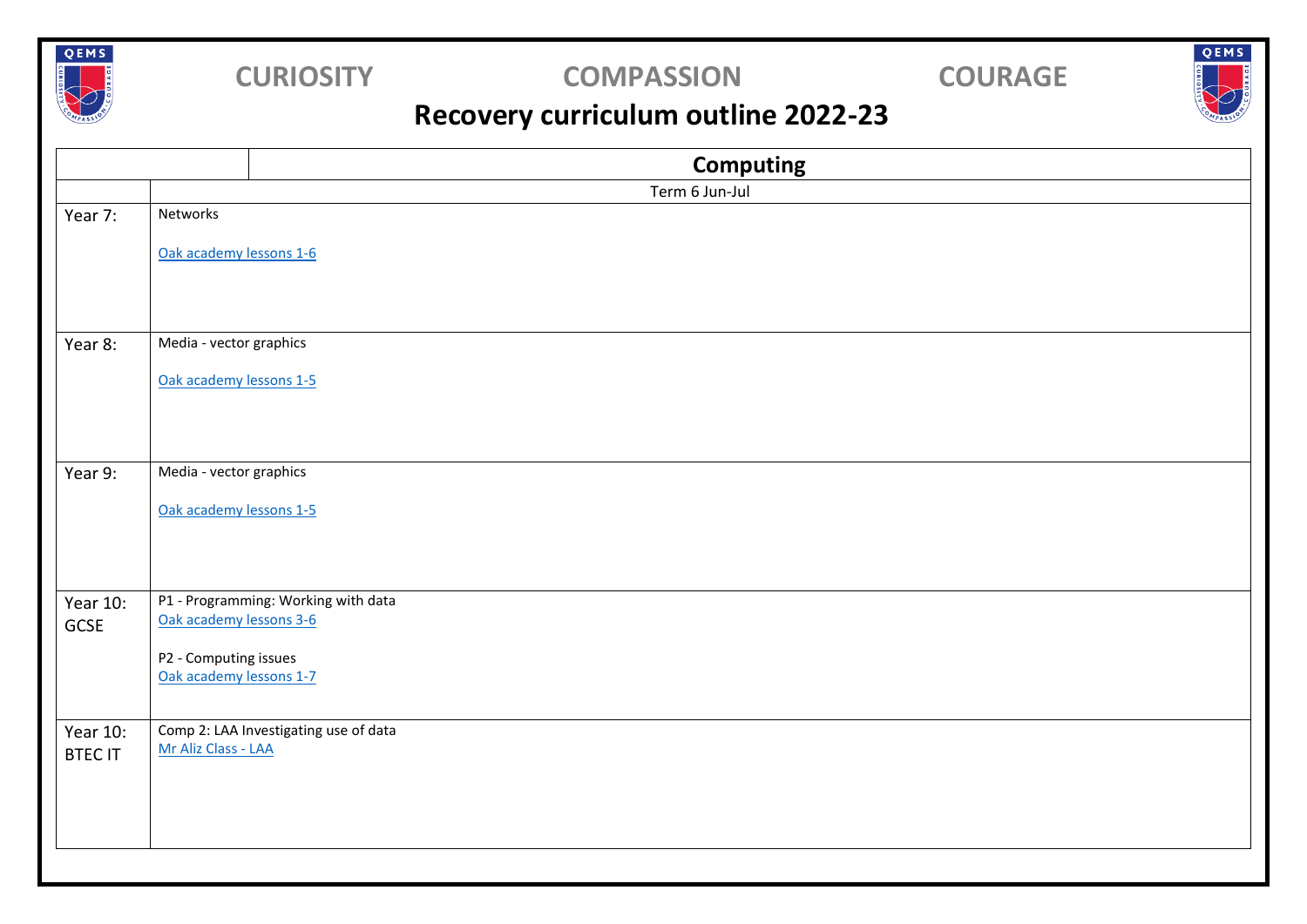

## **CURIOSITY COMPASSION COURAGE**

# QEMS

## **Curriculum overview**

| <b>Subject</b>               | Computing                                                                                                                                                                                                                                                                                                                                                                                                                                      | Year group | 9 |  |  |  |
|------------------------------|------------------------------------------------------------------------------------------------------------------------------------------------------------------------------------------------------------------------------------------------------------------------------------------------------------------------------------------------------------------------------------------------------------------------------------------------|------------|---|--|--|--|
| <b>Vision</b><br>statement:  | At Landau Forte our curriculum exists to ensure all students regardless of background and ability have the opportunity to unlock their potential. We are committed to<br>students being challenged from their previous key stage learning experiences. Our broad and balanced curriculum is ambitious, coherently planned and sequenced,<br>and will provide the platform for preparing students with the foundations for examination success. |            |   |  |  |  |
|                              | Our Curriculum Intent has been informed by a wide variety of researchers and is steeped in evidence based research. Christine Counsell summarises the aspiration of<br>our curriculum to empower all learners creating a pathway to success in university, their career and life:                                                                                                                                                              |            |   |  |  |  |
|                              | 'A curriculum exists to change the pupil, to give the pupil new power. One acid test for a curriculum is whether it enables even lower attaining or disadvantaged pupils<br>to clamber into the discourse and practices of educated people, so that they gain powers of the powerful.'                                                                                                                                                         |            |   |  |  |  |
|                              | As well as excellent academic success we aim to ensure our students leave us as polite and well-rounded young adults. Our new core values of Compassion, Courage<br>and Curiosity are currently being embedded throughout our curriculum offer to ensure we continue to meet our social, emotional, spiritual and moral obligations.                                                                                                           |            |   |  |  |  |
| <b>Curriculum</b><br>intent: | Computing will be central to everything students do in their future lives. This subject gives students the opportunity to utilise technology to enhance the way they<br>live and work. It will also be used as a lens to develop their understanding of the world around them.                                                                                                                                                                 |            |   |  |  |  |
|                              | In essence, computing should be seen as an underpinning subject that facilitates new learning and thinking in all other areas. The computer should be a tool that<br>pupils use in the same way as a calculator or a pen.                                                                                                                                                                                                                      |            |   |  |  |  |
|                              | As outlined within the National Curriculum: "A high-quality computing education equips pupils to use computational thinking and creativity to understand and<br>change the world. Computing has deep links with mathematics, science and design and technology, and provides insights into both natural and artificial systems."                                                                                                               |            |   |  |  |  |
|                              | The core of computing is computer science, in which students are taught the principles of information and computation, how digital systems work and how to put<br>this knowledge to use through programming.                                                                                                                                                                                                                                   |            |   |  |  |  |
|                              | Building on this knowledge and understanding, students are equipped to use information technology to create programs, systems and a range of content.                                                                                                                                                                                                                                                                                          |            |   |  |  |  |
|                              | Computing also ensures that students become digitally literate - able to use, and express themselves and develop their ideas through, information and<br>communication technology – at a level suitable for the future workplace and as active participants in a digital world. The need to use technology with care and<br>compassion should be considered throughout all lessons.                                                            |            |   |  |  |  |
|                              |                                                                                                                                                                                                                                                                                                                                                                                                                                                |            |   |  |  |  |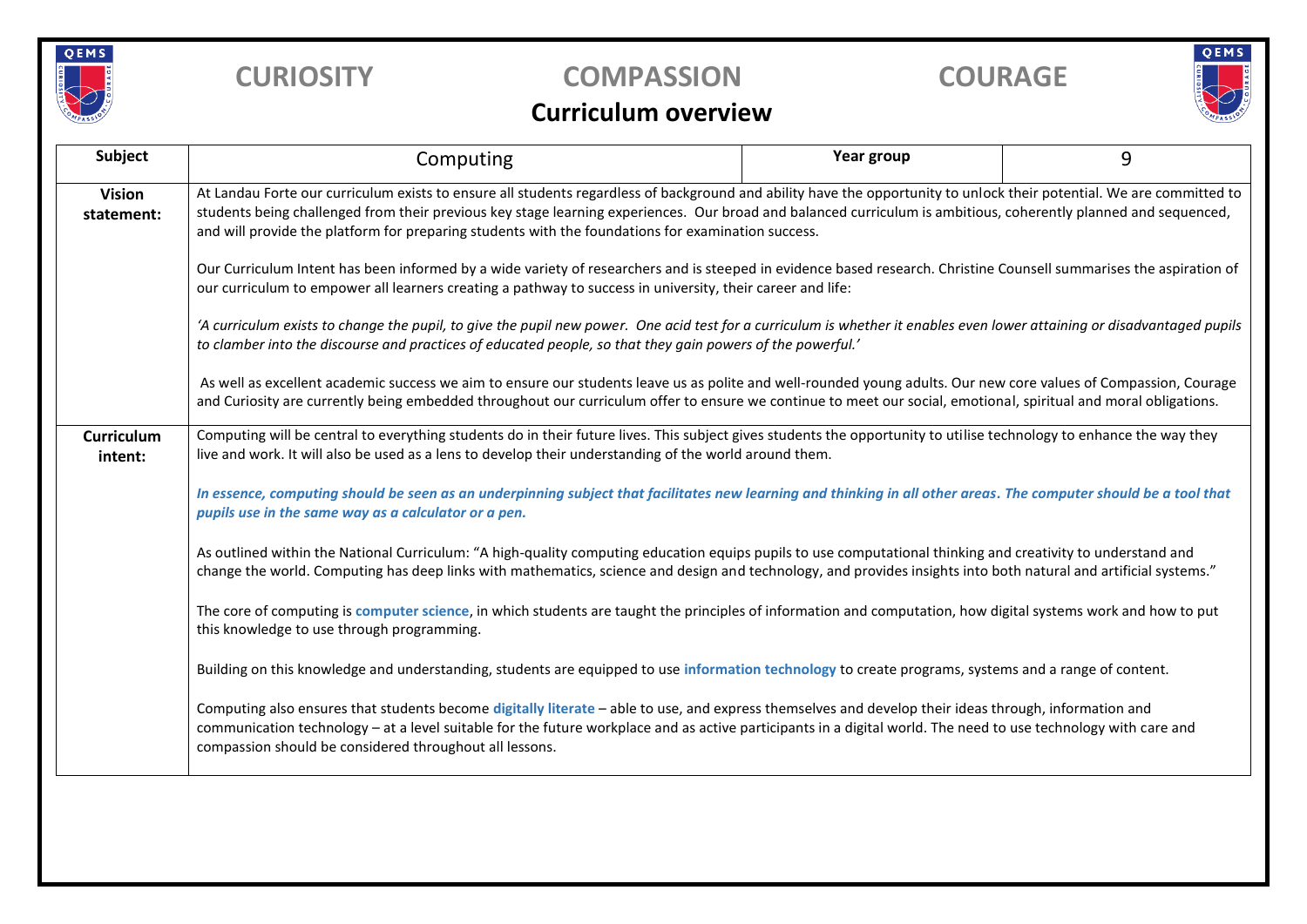| <b>OEMS</b>                                          | <b>CURIOSITY</b>                                                                                                                                                                                                                                                                                                                                                                                                                                                                                                                                                                                                                                                                                                                                                                                                                                                                                                                                                                                                                                                                                                                                                                                                                                                                                                         | <b>COMPASSION</b>                                                                                                                                                                                                                                                                                                                                                                                                                                                                                                                                                                                                                                                                                                 |                      | <b>COURAGE</b>      | QEMS                                  |
|------------------------------------------------------|--------------------------------------------------------------------------------------------------------------------------------------------------------------------------------------------------------------------------------------------------------------------------------------------------------------------------------------------------------------------------------------------------------------------------------------------------------------------------------------------------------------------------------------------------------------------------------------------------------------------------------------------------------------------------------------------------------------------------------------------------------------------------------------------------------------------------------------------------------------------------------------------------------------------------------------------------------------------------------------------------------------------------------------------------------------------------------------------------------------------------------------------------------------------------------------------------------------------------------------------------------------------------------------------------------------------------|-------------------------------------------------------------------------------------------------------------------------------------------------------------------------------------------------------------------------------------------------------------------------------------------------------------------------------------------------------------------------------------------------------------------------------------------------------------------------------------------------------------------------------------------------------------------------------------------------------------------------------------------------------------------------------------------------------------------|----------------------|---------------------|---------------------------------------|
| Threshold<br>Concepts (TCs):                         | 1.<br>2.<br>3.<br>4.<br>term<br>5.<br>6.                                                                                                                                                                                                                                                                                                                                                                                                                                                                                                                                                                                                                                                                                                                                                                                                                                                                                                                                                                                                                                                                                                                                                                                                                                                                                 | We count in tens as it is convenient for us using our hands; computers count in two's as it is convenient for them using switches<br>Computer programs change what they do based how they are used so we have to make programs where we don't know what information will be provided<br>Computers make it look like they are doing many things all at once when really they are doing one thing at a time very quickly<br>Solutions to problems in a computer require many repeated steps and we should find ways to shortcut this even if it requires more thought in the short-<br>Drawing on a computer screen is like drawing on a 2D graph<br>Problems have usually been solved before (pattern recognition) |                      |                     |                                       |
| <b>KS2 National</b><br><b>Curriculum</b><br>summary: | A high-quality computing education equips pupils to use computational thinking and creativity to understand and change the world. Computing has deep links with<br>mathematics, science and design and technology, and provides insights into both natural and artificial systems. The core of computing is computer science, in which<br>pupils are taught the principles of information and computation, how digital systems work and how to put this knowledge to use through programming. Building on<br>this knowledge and understanding, pupils are equipped to use information technology to create programs, systems and a range of content. Computing also ensures<br>that pupils become digitally literate - able to use, and express themselves and develop their ideas through, information and communication technology - at a level<br>suitable for the future workplace and as active participants in a digital world.<br>Pupils should be taught to:                                                                                                                                                                                                                                                                                                                                                     |                                                                                                                                                                                                                                                                                                                                                                                                                                                                                                                                                                                                                                                                                                                   |                      |                     |                                       |
|                                                      | design, write and debug programs that accomplish specific goals, including controlling or simulating physical systems; solve problems by decomposing them<br>$\bullet$<br>into smaller parts<br>use sequence, selection, and repetition in programs; work with variables and various forms of input and output<br>$\bullet$<br>use logical reasoning to explain how some simple algorithms work and to detect and correct errors in algorithms and programs<br>$\bullet$<br>understand computer networks, including the internet; how they can provide multiple services, such as the World Wide Web, and the opportunities they<br>$\bullet$<br>offer for communication and collaboration<br>use search technologies effectively, appreciate how results are selected and ranked, and be discerning in evaluating digital content<br>$\bullet$<br>select, use and combine a variety of software (including internet services) on a range of digital devices to design and create a range of programs, systems<br>and content that accomplish given goals, including collecting, analysing, evaluating and presenting data and information<br>use technology safely, respectfully and responsibly; recognise acceptable/unacceptable behaviour; identify a range of ways to report concerns about<br>content and contact |                                                                                                                                                                                                                                                                                                                                                                                                                                                                                                                                                                                                                                                                                                                   |                      |                     |                                       |
| Learner skills:                                      | <b>CRITICAL THINKING</b>                                                                                                                                                                                                                                                                                                                                                                                                                                                                                                                                                                                                                                                                                                                                                                                                                                                                                                                                                                                                                                                                                                                                                                                                                                                                                                 | <b>ORACY</b><br><b>COLLABORATION</b>                                                                                                                                                                                                                                                                                                                                                                                                                                                                                                                                                                                                                                                                              | <b>SELF QUIZZING</b> | <b>ADAPTABILITY</b> | $\blacksquare$<br><b>ORGANISATION</b> |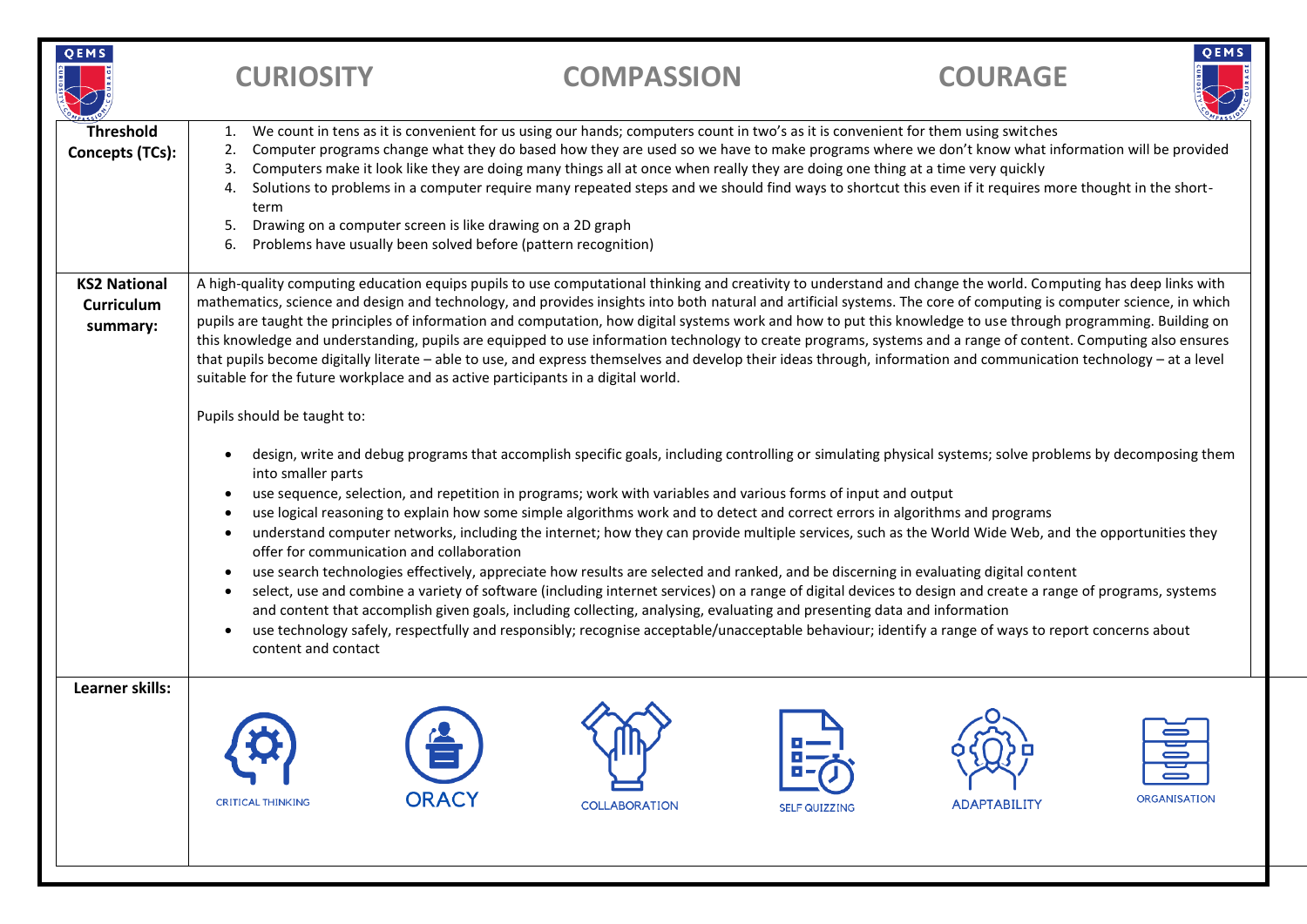| QEMS                                              | <b>CURIOSITY</b>                                                                                                                                                                                                                                                                                                                                                                                                                                                                                                                                        | <b>COMPASSION</b>                                                                                                                                                                                                                                                                                                                                                                                                                             | QEMS<br><b>COURAGE</b> |  |  |
|---------------------------------------------------|---------------------------------------------------------------------------------------------------------------------------------------------------------------------------------------------------------------------------------------------------------------------------------------------------------------------------------------------------------------------------------------------------------------------------------------------------------------------------------------------------------------------------------------------------------|-----------------------------------------------------------------------------------------------------------------------------------------------------------------------------------------------------------------------------------------------------------------------------------------------------------------------------------------------------------------------------------------------------------------------------------------------|------------------------|--|--|
|                                                   |                                                                                                                                                                                                                                                                                                                                                                                                                                                                                                                                                         | Term 6 Jun-Jul                                                                                                                                                                                                                                                                                                                                                                                                                                |                        |  |  |
| <b>The Big</b><br><b>Question</b>                 |                                                                                                                                                                                                                                                                                                                                                                                                                                                                                                                                                         |                                                                                                                                                                                                                                                                                                                                                                                                                                               |                        |  |  |
| <b>Big picture</b><br>questions:                  | How do computers draw?                                                                                                                                                                                                                                                                                                                                                                                                                                                                                                                                  |                                                                                                                                                                                                                                                                                                                                                                                                                                               |                        |  |  |
| <b>Content</b><br>(Linked to TCs):                | TC5<br>. How to draw basic shapes with different properties<br>• How to manipulate individual objects<br>• How to manipulate groups of objects<br>• How to combine paths by applying operations<br>. How to convert objects to paths<br>. How to draw paths<br>. How to edit path nodes<br>• How to combine multiple tools and techniques to create a vector graphic design<br>• What vector graphics are<br>. Where using vector graphics would be appropriate<br>• How to peer assess project work<br>• How to improve project work based on feedback |                                                                                                                                                                                                                                                                                                                                                                                                                                               |                        |  |  |
| Vocabulary<br>Instruction:                        |                                                                                                                                                                                                                                                                                                                                                                                                                                                                                                                                                         | Vector, raster, bitmap, paths, pixels, rectangle, ellipse, segment, arc, polygon, star, fill, stroke, select, move, resize, rotate, duplicate, flip, z-order, paths,<br>operations, select, group, ungroup, align, distribute, union, difference, intersection, equidistant, object, node, freehand, path node, path segment, handles,<br>monochrome, logo, illustration, icon, algorithms, formulae, scalable, svg (Scalable Vector Graphic) |                        |  |  |
| Assessment:                                       | Knowledge check<br>Topic test                                                                                                                                                                                                                                                                                                                                                                                                                                                                                                                           |                                                                                                                                                                                                                                                                                                                                                                                                                                               |                        |  |  |
| Key/Historical<br>misconceptions<br>in this unit: | All drawing in a computer is done by hand.                                                                                                                                                                                                                                                                                                                                                                                                                                                                                                              |                                                                                                                                                                                                                                                                                                                                                                                                                                               |                        |  |  |